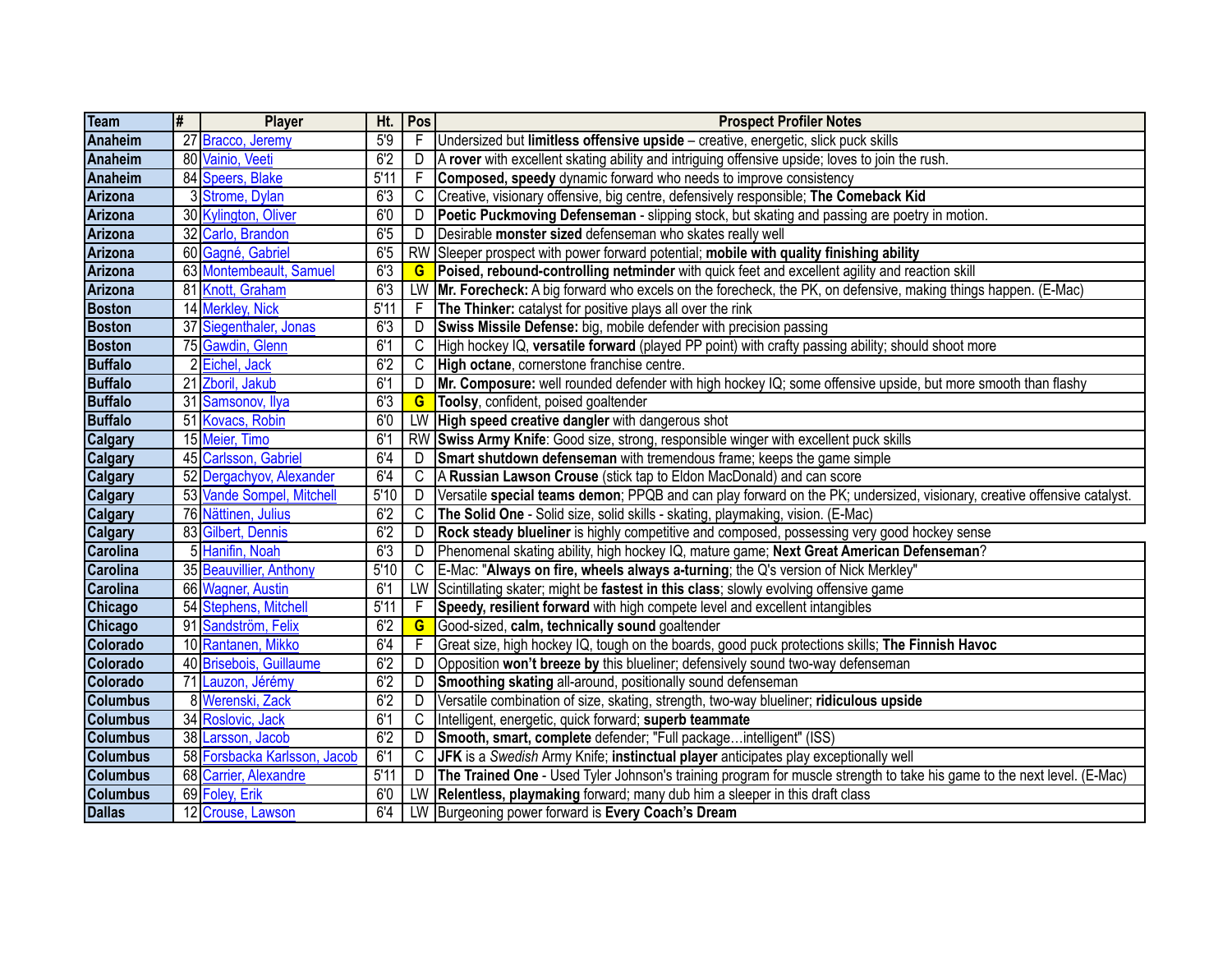| <b>Dallas</b>     | 49 Pilon, Ryan          | 6'2  | D         | The Defender - High end defender.                                                                                 |
|-------------------|-------------------------|------|-----------|-------------------------------------------------------------------------------------------------------------------|
| <b>Detroit</b>    | 19 Guryanov, Denis      | 6'3  | -F        | Lethal offensive weapons; tantalizing combination of size and skill                                               |
| <b>Detroit</b>    | 73 Aho, Sebastian       | 5'9  | D         | Extremely mobile, dynamic puckmoving defenseman can control play; undersized                                      |
| Edmonton          | 1 McDavid, Connor       | 6'1  | C         | Dynamic forward; generational talent; mind & body quickness defies hockey physics                                 |
| Edmonton          | 16 Roy, Jérémy          | 60   | D         | Offensive, great puck skills, puckmoving defenseman, powerplay QB                                                 |
| Edmonton          | 33 Blackwood, MacKenzie | 6'4  | G         | Possesses the size, athleticism and tracking ability; some have dubbed him Luongo-esque.                          |
| Edmonton          | 57 Gropp, Ryan          | 6'2  | LW        | Mr. North-South - Plays the simple game and is effective at it - could use some more work on his skating.         |
| Edmonton          | 79 Greenway, Jordan     | 6'5  | LW        | Mobile power forward; craves consistency                                                                          |
| Edmonton          | 86 Jones, Caleb         | 60   | D         | Seth's brother is a smart, versatile, aggressive two-way blueliner                                                |
| Florida           | 11 Konecny, Travis      | 5'10 | F         | Picasso-on-ice; sensational creativity, speed and blistering shot; CHL Top Prospects game MVP                     |
| Florida           | 77 Cernak, Erik         | 6'3  | D         | Effective, efficient two-way defender                                                                             |
| Florida           | 88 Morrison, Brad       | 6'0  | C         | The Whiz - Does everything with speed" (E-Mac); highly skilled, elusive, but oh so slight                         |
| <b>LAK</b>        | 13 Connor, Kyle         | 6'1  | -F        | Two-way, intelligent playmaking centreman; The It Factor of this draft class.                                     |
| <b>LAK</b>        | 43 Fischer, Christian   | 6'1  | C         | Powerful winger with good puck protection skills and high compete level                                           |
| <b>LAK</b>        | 74 Guhle, Brandan       | 6'2  | D         | Two-way blueliner is a powerfully smooth skater who needs to keep his game simplistic                             |
| <b>Minnesota</b>  | 20 White, Colin         | 60   | C         | Mr. Detail: Patrice Bergeron 2.0 - does all the small things coaches covet                                        |
| <b>Minnesota</b>  | 50 Wotherspoon, Parker  | 60   | D         | Poised, physical two-way defenseman; brother of Flames' Tyler                                                     |
| <b>Montreal</b>   | 26 Sprong, Daniel       | 60   | <b>RW</b> | Flying Dutchman; electrifying offensive sparkplug originally from Amsterdam; has to continue to develop team game |
| <b>Montreal</b>   | 87 Ahl, Filip           | 6'3  | LW        | Like a Swedish Bull in a China Shop; good hands on this power forward                                             |
| <b>Nashville</b>  | 55 Novak, Thomas        | 6'1  | C         | High octane, skilled playmaking centre has high hockey IQ and a wicked wrister                                    |
| Nashville         | 85 Malgin, Denis        | 5'10 | C         | Smaller, but savvy offensive sparkplug                                                                            |
| <b>New Jersey</b> | 6 Barzal, Mathew        | 5'11 | C         | The Cerebral Catalyst is a visionary playmaking centreman; Giroux clone?                                          |
| <b>New Jersey</b> | 36 Meloche, Nicolas     | 6'3  | D         | Mr. Poise: NHL size, NHL meanness - effective on the power play (E-Mac)                                           |
| <b>New Jersey</b> | 41 Chlapik, Filip       | 6'1  | C         | Not flashy, but intelligent two-way, playmaking centre sees the ice well; deceptive skating ability               |
| <b>New Jersey</b> | 67 Musil, Adam          | 6'3  | C         | Has the makings of a devastating power forward                                                                    |
| <b>NYI</b>        | 72 Saarijärvi, Vili     | 5'9  | D         | Dangerous offensive catalyst from the point; confident QB mentality; undersized                                   |
| <b>NYI</b>        | 82 Lööke, Jens          | 6'1  |           | Mr. Versatile - Can play all forward positions and is a good all-around player. (E-Mac)                           |
| <b>NYR</b>        | 59 Korostelev, Nikita   | 6'1  | <b>RW</b> | Tremendous collection of offensive tools; lacks consistency; needs to improve skating                             |
| <b>NYR</b>        | 89 Kase, David          | 5'11 | C         | Up tempo, high skilled forward with good offensive instincts                                                      |
| <b>Ottawa</b>     | 18 Eriksson Ek, Joel    | 6'2  | C         | Smart, skilled, complete centreman with high compete level                                                        |
| <b>Ottawa</b>     | 42 Dermott, Travis      | 5'11 | D         | Efficient puck-moving blueliner with low panic threshold                                                          |
| <b>Ottawa</b>     | 48 Senyshyn, Zachary    | 6'1  | <b>RW</b> | Smart, fast, two-way forward has seen stock trending up                                                           |
| <b>Philly</b>     | 7 Provorov, Ivan        | 6'1  | D         | Highly skilled, super-poised, versatile defender with laser-like precision passing skills, close to NHL-ready     |
| <b>Philly</b>     | 29 Juulsen, Noah        | 6'2  | D         | Two-way blueliner with lethal shot and mean streak                                                                |
| <b>Philly</b>     | 61 Booth, Callum        | 6'3  | G         | Mr. Conscientious - Dedicated work ethic, size, skills, reflexes. Results.                                        |
| <b>Philly</b>     | 70 Spacek, Michael      | 5'11 | <b>RW</b> | Intelligent playmaking forward with good puck skills on the move; utilizes teammates well                         |
| <b>Philly</b>     | 90 Bondra, Radovan      | 6'5  |           | Project power forward is enigmatic; good hockey sense and two-way upside if finds consistency                     |
| Pittsburgh        | 46 Yan, Dennis          | 6'1  | LW        | <b>Mr. Dynamo:</b> dynamic goal-scoring potential; really good vision and skating                                 |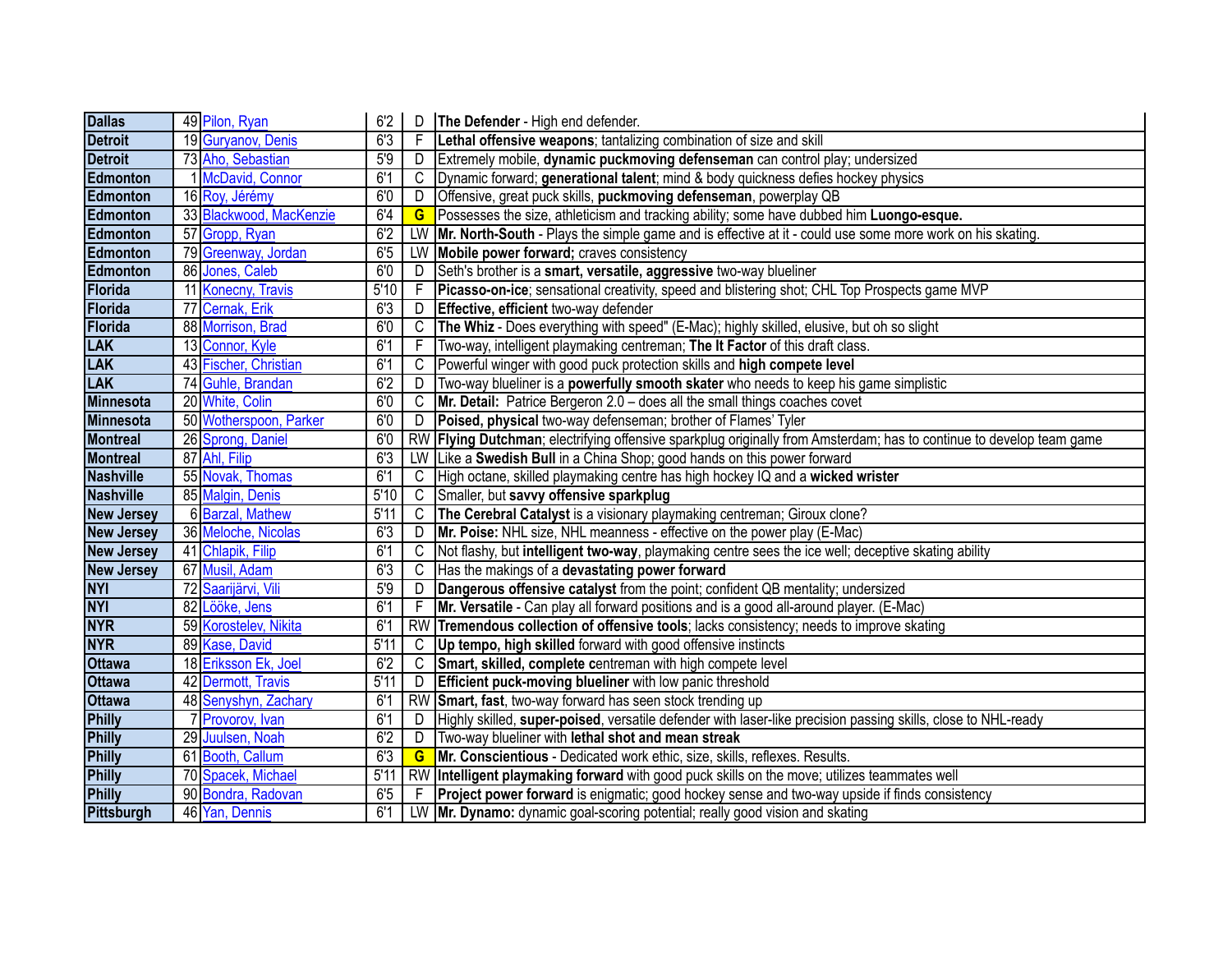| San Jose         | 9 Zacha, Pavel          | 6'3  |              | LW Czech Mate - tantalizing combination of size, skill, shot & work ethic                                              |
|------------------|-------------------------|------|--------------|------------------------------------------------------------------------------------------------------------------------|
| San Jose         | 39 Dunn, Vince          | 60   | D            | Mobile, creative puckmoving defenseman                                                                                 |
| <b>St. Louis</b> | 56 Hintz, Roope         | 6'3  | -F           | Energetic two-way forward plays a simple, smart game                                                                   |
| <b>Tampa Bay</b> | 28 Chabot, Thomas       | 6'2  | D            | Blueliners' surging stock reminiscent of that of Travis Sanheim's in '14.                                              |
| <b>Tampa Bay</b> | 44 Andersson, Rasmus    | 6'0  | D            | Excellent offensive instincts; adventurous in his own zone; high upside                                                |
| <b>Tampa Bay</b> | 64 Trenin, Yakov        | 6'2  | - F          | Competitive 200 ft. player with excellent vision and awareness                                                         |
| <b>Toronto</b>   | 4 Marner, Mitch         | 5'11 | $\mathsf{F}$ | Exceptional acceleration and highly creative, The Magician won't be denied at the next level                           |
| <b>Toronto</b>   | 24 Boeser, Brock        | 6'1  |              | RW   Mr. Big Shot - high hockey IQ and lethal shot                                                                     |
| <b>Toronto</b>   | 65 Roy, Nicolas         | 6'4  | -F           | High level hockey sense, really good hands, obvious size; skating needs work                                           |
| <b>Vancouver</b> | 23 DeBrusk, Jake        | 6'0  | LW           | Louie's son has explosive scoring ability and contributed on over 1/3 of the Broncos' points registered.               |
| Washington       | 22 Harkins, Jansen      | 6'1  | C            | Bloodlines, character, smart two-way playmaker                                                                         |
| Washington       | 62 Spencer, Matthew     | 6'2  | D            | All-around blueliner with very good skating, physicality and puck skills                                               |
| Winnipeg         | 17 Svechnikov, Evgeny   | 6'2  |              | LW The Soviet Sniper: tremendous upside; smooth North American transition for big, skilled forward                     |
| <b>Winnipeg</b>  | 25 Bittner, Paul        | 6'4  | LW           | <b>Prototypical power forward</b> with a good shot                                                                     |
| Winnipeg         | 47 Vladar, Daniel       | 6'5  | G            | Mr. Big Stop (via E-Mac): Agile, athletic, technically sound netminder with desirable size                             |
| <b>Winnipeg</b>  | 78 Bear, Ethan          | 5'11 | D            | Smart blueliner is a good passer of the puck with a rocket shot                                                        |
|                  | Aho, Sebastian          | 5'11 | LW           | An excellent game-reader and playmaking winger with good puck possession skills                                        |
|                  | Capobianco, Kyle        | 6'1  | D            | Evolving, mobile two-way defenseman who is positionally sound                                                          |
|                  | Timashov, Dmytro        | 5'9  | LW           | Tremendous offensive tools and patience; needs to get quicker                                                          |
|                  | Niku, Sami              | 6'1  | D            | Intelligent, poised puck moving defenseman                                                                             |
|                  | Soy, Tyler              | 6'0  | C            | Slick-skilled playmaking centreman is quick and elusive with excellent awareness, but often seems tentative            |
|                  | Stenlund, Kevin         | 6'3  | C            | Big, intelligent centre has evolving skillset; high end leadership skills, plays beyond his years                      |
|                  | Bouramman, Gustav       | 5'11 | D            | Playmaking puckmoving blueliner possess good hockey instincts                                                          |
|                  | Marody, Cooper          | 6'0  | C            | Creative, visionary playmaking centre with savvy stickhandling ability                                                 |
|                  | Lindgren, Jesper        | 6'0  | D            | The Swedish Next One - The next Erik Karlsson - they even look alike. Maybe? (E-Mac); But without dynamic element (CR) |
|                  | <b>Richard, Anthony</b> | 5'10 | C            | Speed demon; smaller, quick, mobile, elusive, highly skilled offensive catalyst                                        |
|                  | Karnaukhov, Pavel       | 6'3  | C            | 'Raw offensive forward who possesses a strong nose for the net and good tools" (ISS)                                   |
|                  | Schemitsch, Thomas      | 6'3  | D            | Mr. Have-It-All - Size, offense, defense, mean streak.                                                                 |
|                  | Kaprizov, Kirill        | 5'9  |              | Dynamic skater, silky offensive skillset; small but has game that would be North American suitable                     |
|                  | Cirelli, Anthony        | 6'0  | С            | Relentless, tenacious two-way forward with potential                                                                   |
|                  | Greer, Anthony John     | 6'3  | LW           | The Promise: Shows the tools of a power forward - Needs to bear down & improve his skating. (E-Mac)                    |
|                  | Bourque, Simon          | 6'0  | D            | Consistent, complimentary, well-rounded defender; does everything well, nothing extraordinary                          |
|                  | Boka, Nicholas          | 6'0  | D            | Mr. Mobile: Mobile guy at the back end with good defensive abilities and a heavy shot. (E-Mac)                         |
|                  | Addison, Jeremiah       | 6'0  | LW           | The Better Late Than Never Man - A fantastic playoff for Ottawa with 6 goals in 6 GP. (E-Mac)                          |
|                  | Martenet, Chris         | 67   | D            | The Big Giraffe - Maturing into a solid defenseman with awesome size. (E-Mac)                                          |
|                  | Sadek, Jack             | 6'2  | D            | Smart, athletic, agile skater with all-around ability from the blueline                                                |
|                  | <b>Suter, Pius</b>      | 5'11 | C            | Relentless, energetic, quick forward who is creatively offensive with leadership skills                                |
|                  | Noel, Nathan            | 5'11 | C            | Skilled, crafty, competitive forward; agile and elusive if not quick                                                   |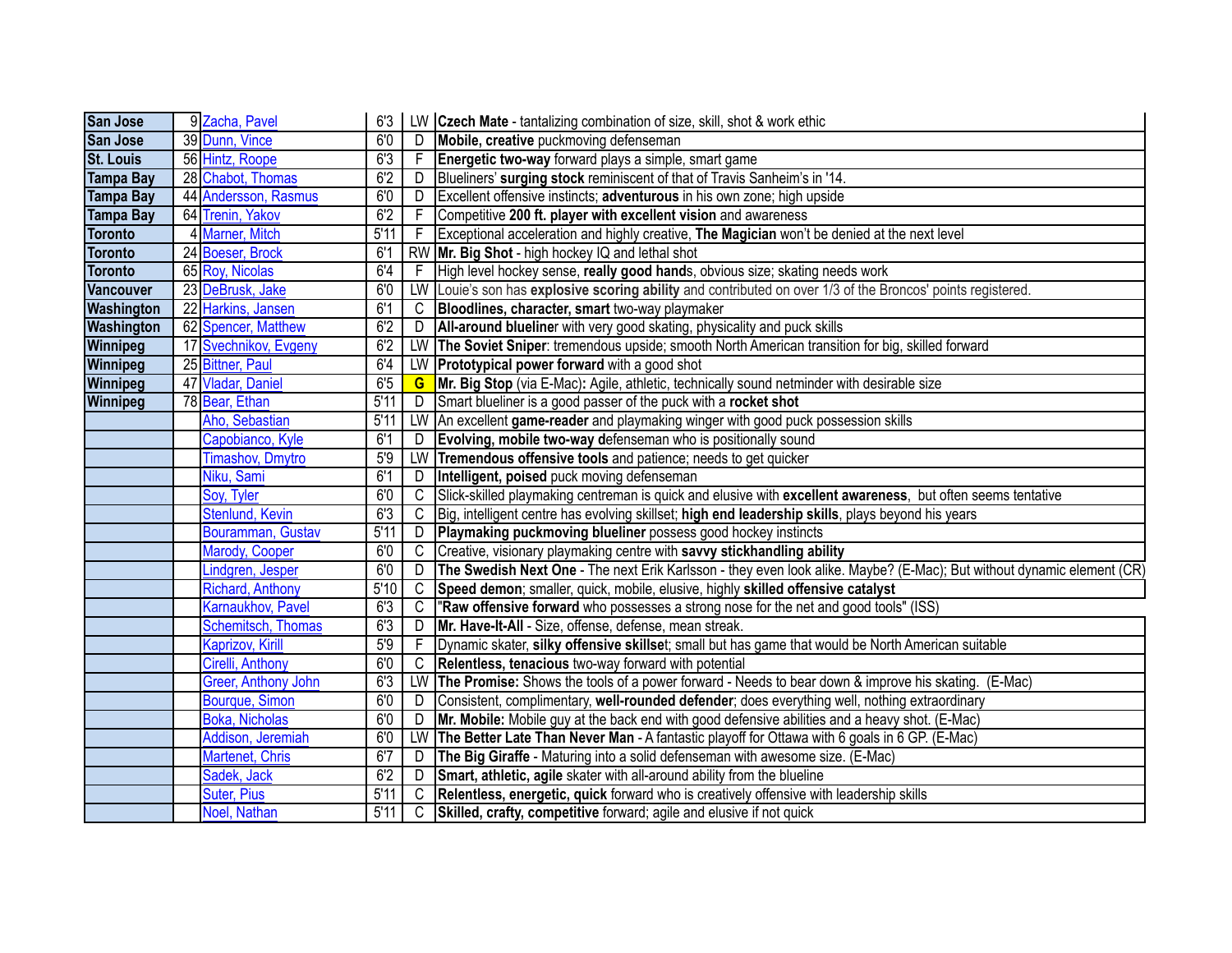|  | Vehviläinen, Veini | 6'1  | <b>G</b> Mr. I Almost Had Them - U18 All-Star Goalie. (E-Mac)                                             |
|--|--------------------|------|-----------------------------------------------------------------------------------------------------------|
|  | Kolesar, Keegan    |      | RW Strong, physical, intense, aggressive power forward who has two-way upside                             |
|  | Forsberg, Fredrik  | 6'0  | <b>Filip's younger brother</b> ; has the hockey brains and skills to make it big. (E-Mac)                 |
|  | Garland, Connor    | 5'8  | <b>The League Scoring Champion - QMJHL scoring champion and MVP. (E-Mac)</b>                              |
|  | Gabrielle, Jesse   | 5'11 | LW The Irritant Ox - A big lummox who can irritate you to distraction or bowl you over. (E-Mac)           |
|  | Marsh, Adam        | 6'0  | LW <b>Mr. Free Agent Rookie</b> - Goes to the dirty areas and can finish. (E-Mac)                         |
|  | Olson, Tate        | 6'2  | Energetic, aggressive, emerging two-way defenseman with decent skating and glimpses of intriguing upside. |